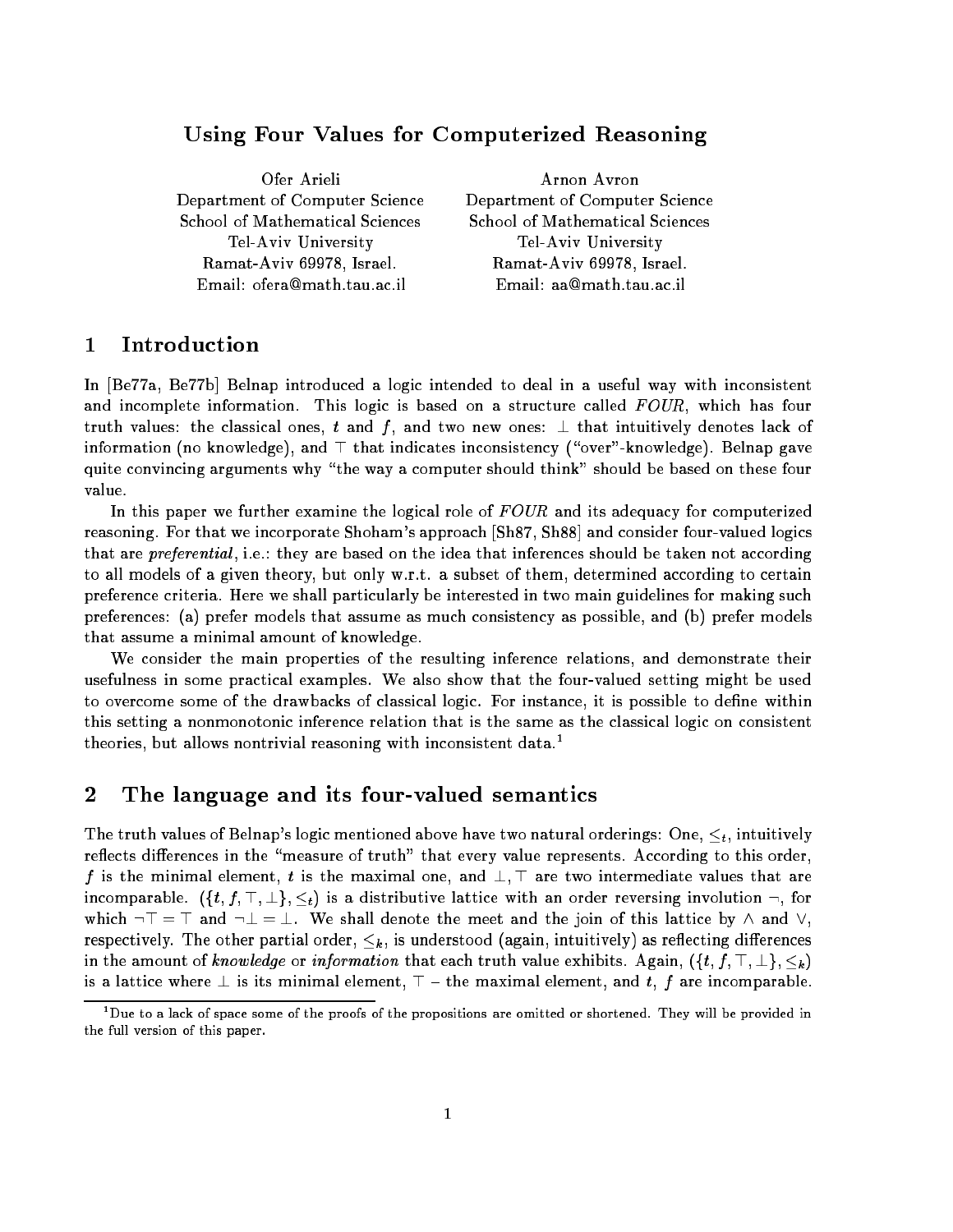Following Fitting [Fi89] we shall denote the meet and the join of the k -lattice by and , respectively.

The two lattice orderings are closely related. The knowledge operators and are monotone w.r.t. the truth ordering the truth ordering the truth ordering the truth order of course, as well, ordering the truth of course, and  $\sim$  $\oplus$ ) are monotone w.r.t.  $\leq_k$ . Moreover, all the 12 distributive laws hold, as well as De-Morgan's . The structure that consists of these four elements and the structure  $\mathcal{L}_{\mathcal{P}}$  is  $\mathcal{L}_{\mathcal{P}}$  . is usually called  $FOUR$ .

The next step in using FOUR for reasoning is to choose its set of *designated* elements. The obvious choice is  $\mathcal{D} = \{t, \top\}$ , since both values intuitively represent formulae known to be true. The set  $D$  is defined as the property that absolute a and both a and b are in D, while and b are in D, while and b are in D, while and b are in D, while and b are in D, while and b are in D, while and b are in D, while a iff  $a \oplus b \in \mathcal{D}$  iff either a or b is in  $\mathcal{D}$ . From this point the various semantic notions are defined on FOUR as natural generalizations of similar classical notions: A valuation M is a function that assigns a truth value from  $FOUR$  to each atomic formula. Any valuation is extended to complex formulae in the obvious way. We will sometimes write  $\psi : b \in M$  instead of  $M(\psi) = b$ . A valuation M satisfies  $\psi$  iff  $M(\psi) \in \mathcal{D}$ . A valuation that satisfies every formula in a given set  $\Gamma$  of formulae is a model of  $\Gamma$ . The set of all models of  $\Gamma$  is denoted mod( $\Gamma$ ). The structure FOUR together with D as the set of the designated elements will be denoted in the sequel by  $\langle \text{FOUR} \rangle$ .

Unlike in the classical calculus, Belnap's logic has no tautologies. Thus, excluded middle is not valid in it. This implies that the definition of the material implication  $p \mapsto q$  as  $\neg p \vee q$  is not adequate there for representing entailments. We introduce instead the following implication operation on  $FOUR$ :

**Definition 2.1** [Av91, AA94]  $a \supset b = b$  if  $a \in \mathcal{D}$ ,  $a \supset b = t$  otherwise.<sup>2</sup>

Note that on  $\{t,f\}$  the material implication  $(\rightarrow)$  and the new implication  $(\supset)$  are identical, so  $\supset$  is a generalizations of the classical implication.

Example 2.2 (Tweety dilemma) Consider the following well-known puzzle:

```
\Gamma = \{\text{bird(Tweety)} \mapsto fly(Tweety), \text{penguin(Tweety)})bird(Tweety),
       penguin(Tweety)\supset \neg fly(Tweety), bird(Tweety), penguin(Tweety) }.
```
The first assertion of  $\Gamma$  is formulated by a weaker "implication" than the other two, since it is an instance of a rule that has exceptions. The six four-valued models of  $\Gamma$  are given in Figure 1.

|           | Model No. $\parallel$ bird(Tweety) | fly(Tweety) | penguin (Tweety) |
|-----------|------------------------------------|-------------|------------------|
| $M1 - M2$ |                                    |             |                  |
| $M3 - M4$ |                                    |             |                  |
| M5 – M6   |                                    |             |                  |

Figure 1: The models of  $\Gamma$ 

 $^{\circ}$  The sense in which  $\supset$  is a true implication will be clarified in Proposition 3.3 below.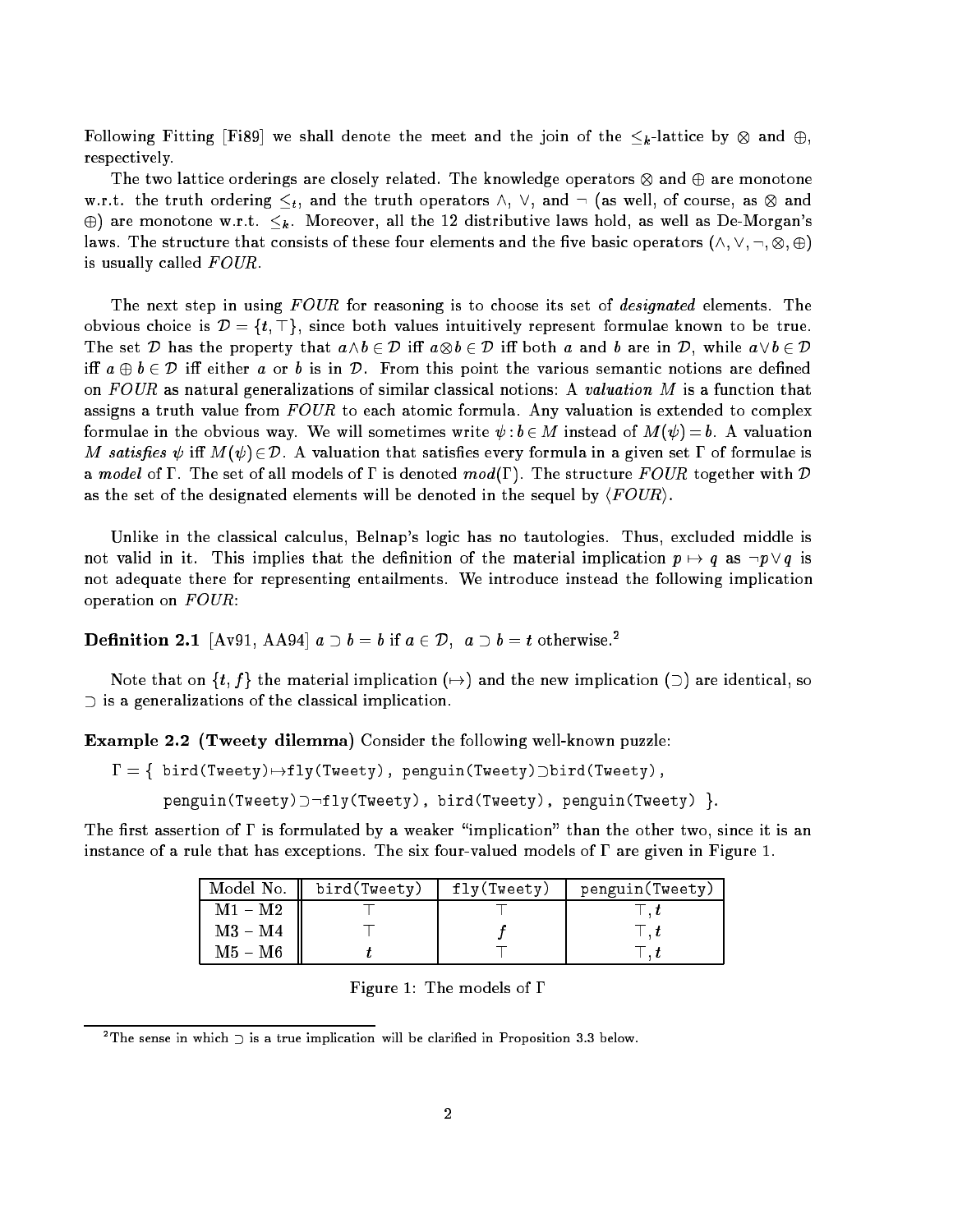Unlike the other connectives discussed above,  $\supset$  is not monotone w.r.t.  $\leq_k$ . In the sequel we distinguish between the k-monotomic languages and the nonmonotonic ones, and between languages in which all the connectives have two-valued interpretations and languages that contain  $\leq_k$ -connectives as well.

Notation 2.3  $L_{\rm scl} = \{\neg, \wedge, \vee, \supset\}$  (the strict classical language)  $L_{\text{mel}} = \{\neg, \wedge, \vee, t, f\}$  (the monotonic classical language)  $L_{\text{cl}} = \{\neg, \wedge, \vee, \supset, t, f\}$  (the classical language)  $L_{\text{mon}}$  =  $\{\neg, \wedge, \vee, \otimes, \oplus, t, f, \top, \bot\}$ (the monotonic language)  $L_{\text{full}} = \{\neg, \wedge, \vee, \otimes, \oplus, \supset, t, f, \top, \bot\}$ (the full language)

Notation 2.4  $\mathcal{A}(\Gamma) =$  the set of atomic formulae that appear in some formula of  $\Gamma$ .  $\mathcal{L}(\Gamma) =$  the set of literals that appear in some formula of  $\Gamma$ .

We conclude this section by examining the expressive power of the language we introduced above. Theorem 2.6 below provides a strong evidence for its adequacy:

**Definition 2.5** An operation  $g:FOUR^n \to FOUR$  is represented by a formula  $\psi$  s.t.  $\mathcal{A}(\psi) \subseteq$  ${p_1, \ldots, p_n}$ , if for every valuation M we have  $M(\psi) = g(M(p_1), \ldots, M(p_n)).$ 

**Theorem 2.6** The language  $L_{\text{full}}$  is functionally complete for  $FOUR$  (i.e.: every function from  $F \cup U K$  to  $F \cup U K$  is representable by some formula in  $L_{\rm full}$ ).

Note: The ten connectives of  $L_{\text{full}}$  are not independent. Obviously,  $t = \neg f$ ,  $a \vee b = \neg(\neg a \wedge \neg b)$ . Also, <sup>&</sup>gt; = (a a) :(a a), a b = (a ^ >) \_ (b ^ >) \_ (a ^ b), ? = f :f , f = :(? ?), and and a construction in the language in the construction and Theorem 2.6, it follows that the language of  $\{\neg, \wedge, \neg, \bot, \top\}$ , e.g., is functionally complete for  $FOUR$ .

Our next theorem characterize the expressive power of the various fragments of the full language which include at least the connectives of  $L_{\rm scl}$ . It turns out that there is a correspondence between these fragments and the combinations of the following conditions:

 $[I]$   $q(\vec{\top}) = \top$  $[{\rm III}]\; g(\vec{x})\!=\!\top \Rightarrow \exists 1\!<\!i\!<\!n\;x_i\!=\!\top \quad [{\rm III}]\; g(\vec{x})\!=\!\bot \Rightarrow \exists 1\!<\!i\!<\!n\;x_i\!=\!\bot$ 

**Theorem 2.7** Let  $g:FOUR^n \rightarrow FOUR$ . Then:

- 1. g is representable in  $\{\neg, \wedge, \supset\}$  iff it satisfies I, II, and III.
- 2. g is representable in  $\{\neg, \wedge, \supset, f\}$  iff it satisfies II and III.
- 3. g is representable in  $\{\neg, \wedge, \supset, \oplus\}$  iff it satisfies I and III.
- $\mathbf{u} = \mathbf{u} \cdot \mathbf{v}$  is representable in fig. . The interval and II. is satisfied in Fig. . The interval and II. II. is satisfied in Fig. . The interval and II. II. is satisfied in Fig. . In the interval and II. II. is
- 5. g is representable in f:; ^; ; ; f <sup>g</sup> i it satises II.
- 6. g is representable in f:; ^; ; ; <sup>g</sup> i it satises I.
- 7. g is representable in  $\{\neg, \wedge, \supset, \oplus, f\}$  iff it satisfies III.
- 8. g is representable in f:; ^; ; ; ; f g.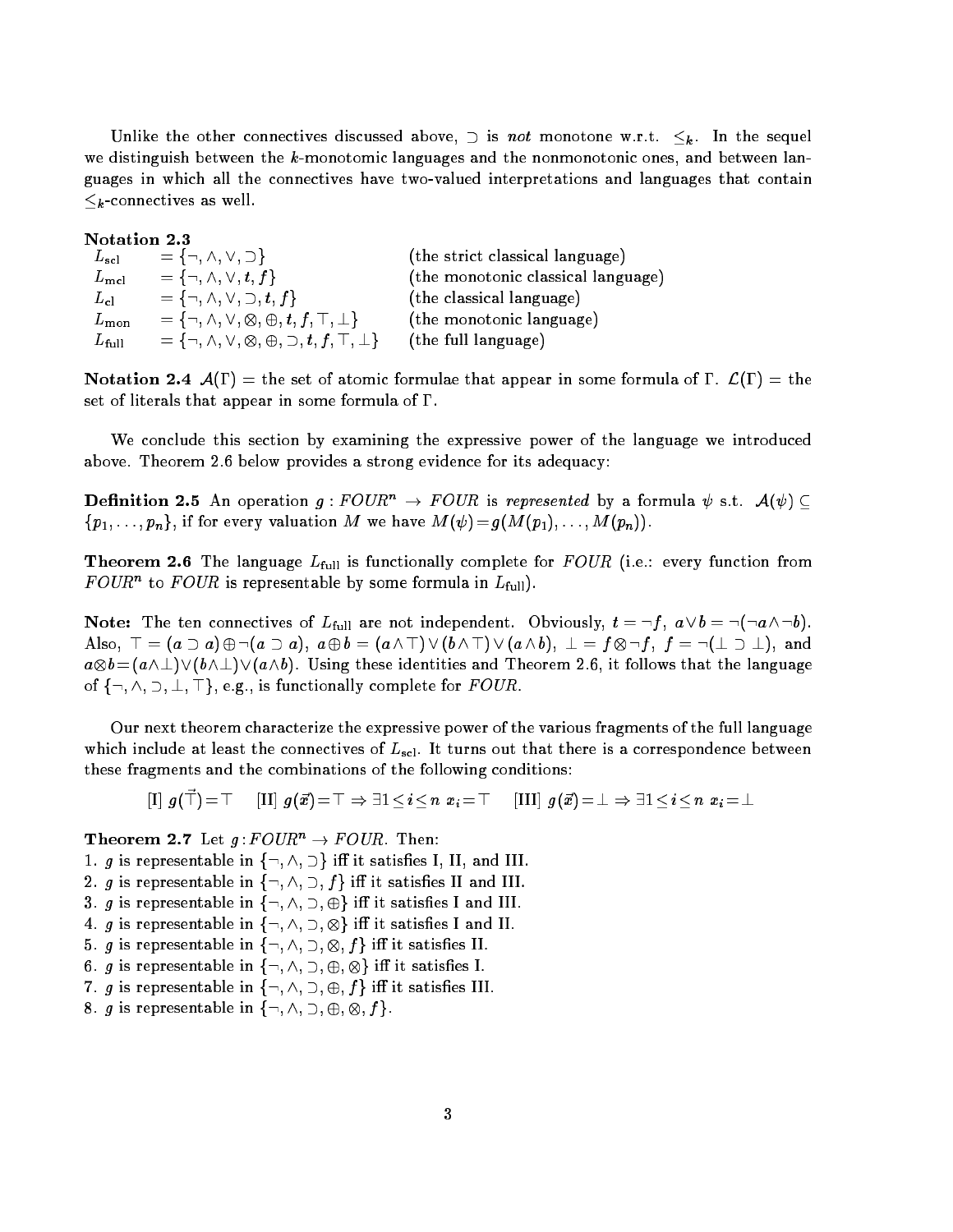#### 3Reasoning in FOUR

## 3.1 The basic consequence relation

We start with the simplest consequence relation which naturally corresponds to  $FOUR$ .

**Definition 3.1**  $\Gamma \models^4 \Delta$  if every model of  $\Gamma$  in  $\langle \text{FOUR} \rangle$  satisfies some formula of  $\Delta$ .

**Example 3.2** Consider again the set  $\Gamma$  of Example 2.2. Although  $\Gamma$  is classically inconsistent, nontrivial conclusions about I weety can be obtained by  $\models$  : I weety is a penguin, a bird, and it cannot ify. The complementary conclusions *cannot* be obtained by  $\equiv$  , as expected.

**Note:** With respect to  $L_{\rm mcl}$ ,  $\rightleftarrows$  is identical to the set of "first degree entailments" in relevance logic (see  $[A\,B\,I\,o],\,D\,u\,so]$ ). The exact connection is that  $\psi_1,\ldots,\psi_n\models^{\cdot}\varphi_1,\ldots,\varphi_m$  in  $\psi_1\wedge\ldots\wedge\psi_n\rightarrow^{\cdot}$  $\phi_1 \vee \ldots \vee \phi_m$  is a first degree entailment.

**Proposition 3.3**  $|A A 90| I, \psi \models \emptyset$ ,  $\Delta$  in  $I \models \psi \cup \emptyset$ ,  $\Delta$ .

**Proposition 3.4**  $|$ AA96 $| \models$  is monotonic, compact, and paraconsistent  $(|d \cup P|)$ .

The consequence relation  $\equiv$  has also a corresponding sound and complete cut-free Gentzentype proof system. See  $[AA94, A496]$  for a detailed discussion of  $\equiv$  4 and this system.

As we have seen,  $\models$  has a lot of nice properties. Still, it has some serious drawbacks as well: It is too restrictive and "overcautious". Thus it is strictly weaker than classical logic even for consistent theories (a case in which one might prefer to use classical logic). Moreover, it totally rejects some very useful (and intuitively justied) inference rules, like the Disjunctive Syllogism: From  $\neg p$  and  $p \vee q$  one can *never* infer q by using  $\models$ .

## 3.2 Taking advantage of the other partial order

A natural approach for reducing the set of models which are used for drawing conclusions is to consider only the k-minimal ones. The idea behind this approach is that one should not assume anything that is not *really* known.

**Definition 3.5** Let  $M_1, M_2$  be two four-valued valuations, and  $\Gamma$  – a set of formulae. a)  $M_1$  is k-smaller than  $M_2$   $(M_1 \leq_k M_2)$  if for every atomic  $p, M_1(p) \leq_k M_2(p)$ . b) M is a k-minimal model of  $\Gamma$  if M is a  $\leq_k$ -minimal element of  $mod(\Gamma)$ .

**Definition 3.6** 1  $\models_k \Delta$  in every *k*-minimal model of 1 in  $\langle \textit{r} \cup \textit{u} \rangle$  satisfies some  $\textit{o} \in \Delta$ .

**Note:** Obviously, if  $1 \models \Delta$  then  $1 \models \tilde{k} \Delta$ .

**Example 3.7** Consider again Examples 2.2 and 3.2. Among the six models of  $\Gamma$  two are k-minimal:  $m$  4 and  $m$  o (see Figure 1). Using these models we reach the same conclusions as in  $\rightleftarrows$ :

$$
\Gamma \models_k^4 \text{bird(Tweety)}, \quad \Gamma \models_k^4 \text{penguin(Tweety)}, \quad \Gamma \models_k^4 \neg fly(Tweety),
$$
  

$$
\Gamma \not\models_k^4 \neg bird(Tweety), \quad \Gamma \not\models_k^4 \neg penguin(Tweety), \quad \Gamma \not\models_k^4 \text{fly(Tweety)}.
$$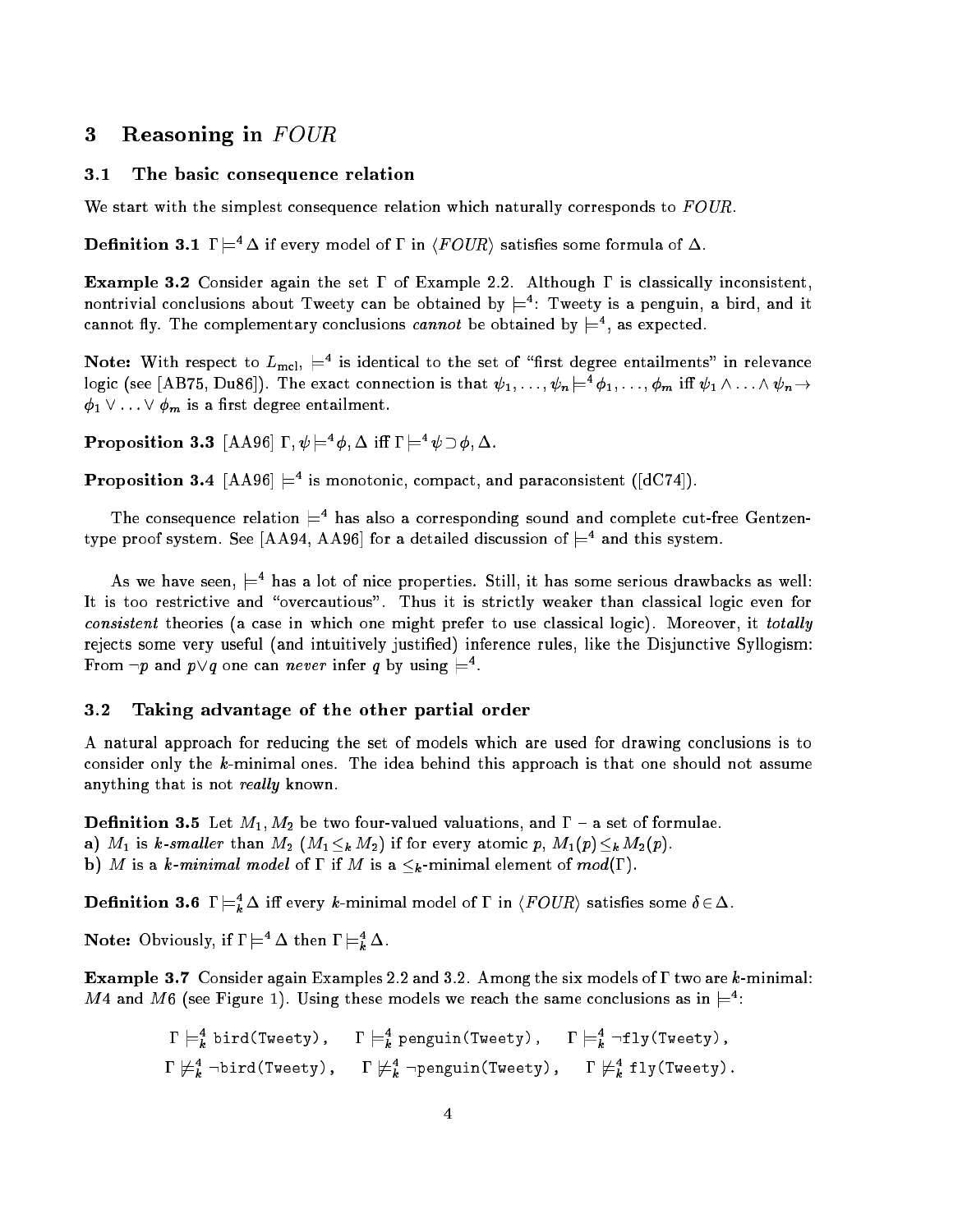The fact that in the last example we reached the same conclusions (at least with respect to the literals) as in  $\rightleftharpoons$  is not accidental. It is an instance of the following general proposition:

**Proposition 3.8** If  $\Delta$  does not include  $\Box$ , then  $I \models \Delta$  in  $I \models \underline{k} \Delta$ .

**Sketch of proof:** The " only if " direction is trivial. For the other direction, suppose that  $I \models_k A$ , and let M be some model of  $\Gamma$ . Using Zorn lemma and the fact that  $FOUR$  has a finite number of elements it can be shown that there is a k-minimal model N of  $\Gamma$  s.t.  $M >_{k} N$ . Thus there is a  $\delta \in \Delta$  s.t.  $N(\delta) \in \mathcal{D}$ . Since all the operators that correspond to the connectives of  $\Delta$  are monotone w.r.t.  $\leq_k$ ,  $M(\delta) \geq_k N(\delta)$ . But  $\mathcal D$  is upwards-closed w.r.t.  $\leq_k$ , therefore  $M(\delta) \in \mathcal D$  as well.  $\Box$ 

Coronary 3.9 The logics  $\equiv$  and  $\equiv_{\vec{k}}$  are identical w.r.t.  $L_{\text{mon}}$ .

Proposition 3.8 shows that as long as we are interested in inferring formulae that do not include  $\supset$ , we can indeed limit ourselves to k-minimal models without any loss of generality. Example 3.7 shows that this approach may lead to a considerable reduction in the number of models that should be checked.

The situation is completely different when we do allow the implication connective to appear on the right-hand side of  $\equiv i$ :

 $\textbf{Example 3.10}$  In Example 2.2,  $\textbf{I} \models_k^-$ -penguin(Tweety)  $\supset$  , although  $\textbf{I} \not\models^-$ -penguin(Tweety)  $\supset$ J. The follows that in the *full* language  $\models_k^* \neq \models^-.$  This can be strengthened as follows:

**Proposition 3.11**  $\equiv_k$  is nonmonotonic.

**Proof:**  $q \models_{\bar{k}} \neg q \supset p$ , since  $\{p : \bot, q : t\}$  is the only *k*-minimal model of q. On the other hand,  $q$ ,  $\neg q \not\vDash_{\bar{k}} \neg q \supset p$ , since  $\{p : \bot, q : \bot\}$  is the only *k*-minimal model of  $\{q, \neg q\}$ .  $\Box$ 

**Proposition 3.12**  $\sqsubset_{k}$  is a *plausionity logic* in the sense of Lehmann ([Le92]). I.e., it satisfies  $\mathit{n}$  cruston  $(i, \psi \models_k^t \psi)$ , right monotonicity  $(i$  i  $i \models_k^t \Delta$ , then  $i \models_k^t \psi, \Delta)$ , cautious left monotonicity  $(i$  $\mu = \bar{k} \psi$  and  $\mu = \bar{k} \Delta$ , then  $\mu = \bar{k} \Delta$ ), and *cautious cut* (if  $\mu = \bar{k} \Delta$  and  $\mu = \bar{k} \psi$ ,  $\Delta$ , then  $\mu = \bar{k} \Delta$ ).

#### $3.3$ A consequence relation for preferring consistency

Recall that the basic idea in taking the  $k$ -minimal models was to avoid meaningless (or redundant) information. A "by-product" of this approach is a reduction in the level of inconsistency of our set of assumptions; When we assume less, the tendency of getting into con
icts decreases. In what follows we shall use a more direct approach of preserving consistency: Given a (possibly inconsistent) theory  $\Gamma$ , the idea is to give precedence to those models of  $\Gamma$  that minimize the amount of inconsistent beliefs in  $\Gamma$ .

Notation 3.13 Let M be a four-valued valuation. Denote:  $\mathcal{I}_1 = \{\top\}$  and let  $I(M, \mathcal{I}_1) = \{p \mid p \text{ is } \}$ atomic and  $M(p) \in \mathcal{I}_1$ .

Intuitively,  $\mathcal{I}_1$  is the set of inconsistent values of  $\langle FOUR\rangle$ , and  $I(M, \mathcal{I}_1)$  is the inconsistent assignments of M w.r.t.  $\mathcal{I}_1$ .

The meaning of  $\psi\supseteq\jmath$  is that  $\psi$  cannot be true. This, of course, is stronger than saying that  $\psi$  is not a theorem, or even that  $\neg \psi$  is a consequence of the assumptions.

This rule was first proposed in [Ga85]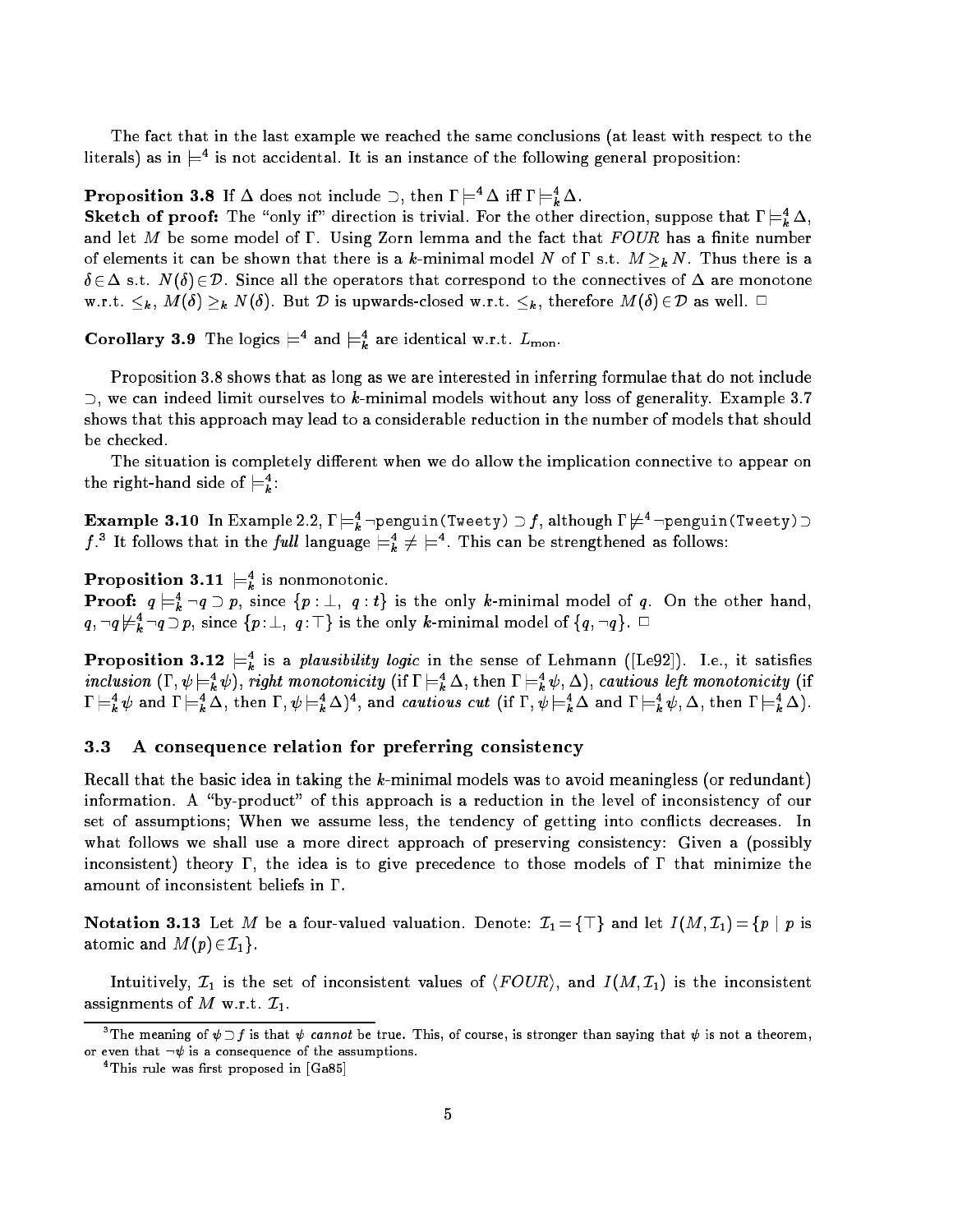**Definition 3.14** Let  $\Gamma$  be a set of formulae, and  $M, N$  – models of  $\Gamma$ .

a) M is more consistent than N w.r.t.  $\mathcal{I}_1$   $(M >_{\mathcal{I}_1} N)$  if  $I(M, \mathcal{I}_1) \subset I(N, \mathcal{I}_1)$ .

b) M is a most consistent model of  $\Gamma$  w.r.t.  $\mathcal{I}_1$  ( $\mathcal{I}_1$ -mcm, in short), if there is no other model of  $\Gamma$ 

which is more consistent than M w.r.t.  $\mathcal{I}_1$ . The set of all the  $\mathcal{I}_1$ -mcms of  $\Gamma$  is denoted mcm( $\Gamma, \mathcal{I}_1$ ).

**Definition 3.15** I  $\equiv_{\mathcal{I}_1} \Delta$  if every  $\mathcal{I}_1$ -mcm of 1 satisfies some formula of  $\Delta$ .

**Example 3.16** Consider again Examples 2.2, 3.2, 3.7, and 3.10. Denote by 1 The knowledge-base before Tweety is known to be a penguin, i.e.:

 $\Gamma' = \{\text{bird(Tweety)} \mapsto fly(Tweety), \text{penguin(Tweety)}$ ) bird(Tweety),

 $p$ enguin(Tweety) $\supset \neg fly(Tweety)$ , bird(Tweety) }.

0 has 18 models altogether. They are listed in Figure 2.

| Model No.                 | bird(Tweety) | fly(Tweety)          | penguin (Tweety)            |
|---------------------------|--------------|----------------------|-----------------------------|
| $\mathrm{M1}-\mathrm{M8}$ |              | $\perp$ . $\uparrow$ | $\top$ , $t$ , $f$ , $\bot$ |
| $M9 - M12$                |              |                      |                             |
| $M13 - M16$               |              |                      | $\top, t, f, \bot$          |
| $M17 - M18$               |              |                      |                             |

Figure 2: The models of  $\Gamma'$ 

Here  $mcm(1\;\; ,L_1)\!=\!\{$ M17, M18}. Thus, using  $\models_{\bar{L}_1}$  one can infer that bird(Tweety) (but  $\neg$ bird(Tweety) is not true), and  $fly$ (Tweety) (while  $\neg fly$ (Tweety) is not true). Also, nothing is yet known about Tweety being a penguin.

Suppose now that a new data arrives: <code>penguin(Tweety).</code> The models of the modified knowledgebase,  $\Gamma$ , are listed in Figure 1. The mcms of  $\Gamma$  w.r.t.  $\mathcal{I}_1$  are denoted there by M4 and M6. Therefore, according to the new information one should alter his beliefs and infer the intuitive conclusions, that bird(Tweety), penguin(Tweety), and  $\neg fly$ (Tweety). The complements of these assertions cannot be inferred by  $\models_{\mathcal{I}_{1}}$ , as one expects.

**Proposition 3.17**  $\equiv \vec{\tau}_1$  is: (a) paraconsistent, (b) nonmonotonic. **Proof:** For part (a) note that  $p, \neg p \not\equiv_{\tilde{\mathcal{I}}_1} q$ . A countermodel assigns  $\bot$  to  $p$  and  $f$  to  $q$ . For part (b) consider, e.g.,  $\mathbf{1} = \{p, \; \neg p \lor \neg q\}$ . Then  $\mathbf{1} \models_{\mathcal{I}_1} \neg q$  while  $\mathbf{1} \cup \{q\} \not\models_{\mathcal{I}_1} \neg q$ .  $\Box$ 

**Proposition 3.18**  $\equiv \tilde{\mathcal{I}}_1$  is a plausibility logic (see Proposition 3.12).

A we have already noted, one of the advantages of  $\mathrel{\models}\! \bar{\imath}_1$  w.r.t.  $\mathrel{\models}$  is that the set of models needed for drawing conclusions from the formers is never bigger than that of the latter. In the following proposition we consider cases in which it is possible to reduce the amount of the relevant models even further, without changing the logic:

**Proposition 3.19** Suppose that the formulae of  $\Delta$  are in the language  $L_{\text{mon}}$  (i.e., without  $\supset$ ). I nen  $I \models \mathcal{I}_1 \Delta$  in every *k*-minimal element of mcm(1,  $\mathcal{I}_1$ ) is a model of some  $o \in \Delta$ .

 $^\circ$  I his result is a generalization of  $\vert A A 98, \vert$  I heorem 4.3 $\vert$  to the case that I  $\vert$  is infinite and may contain implications.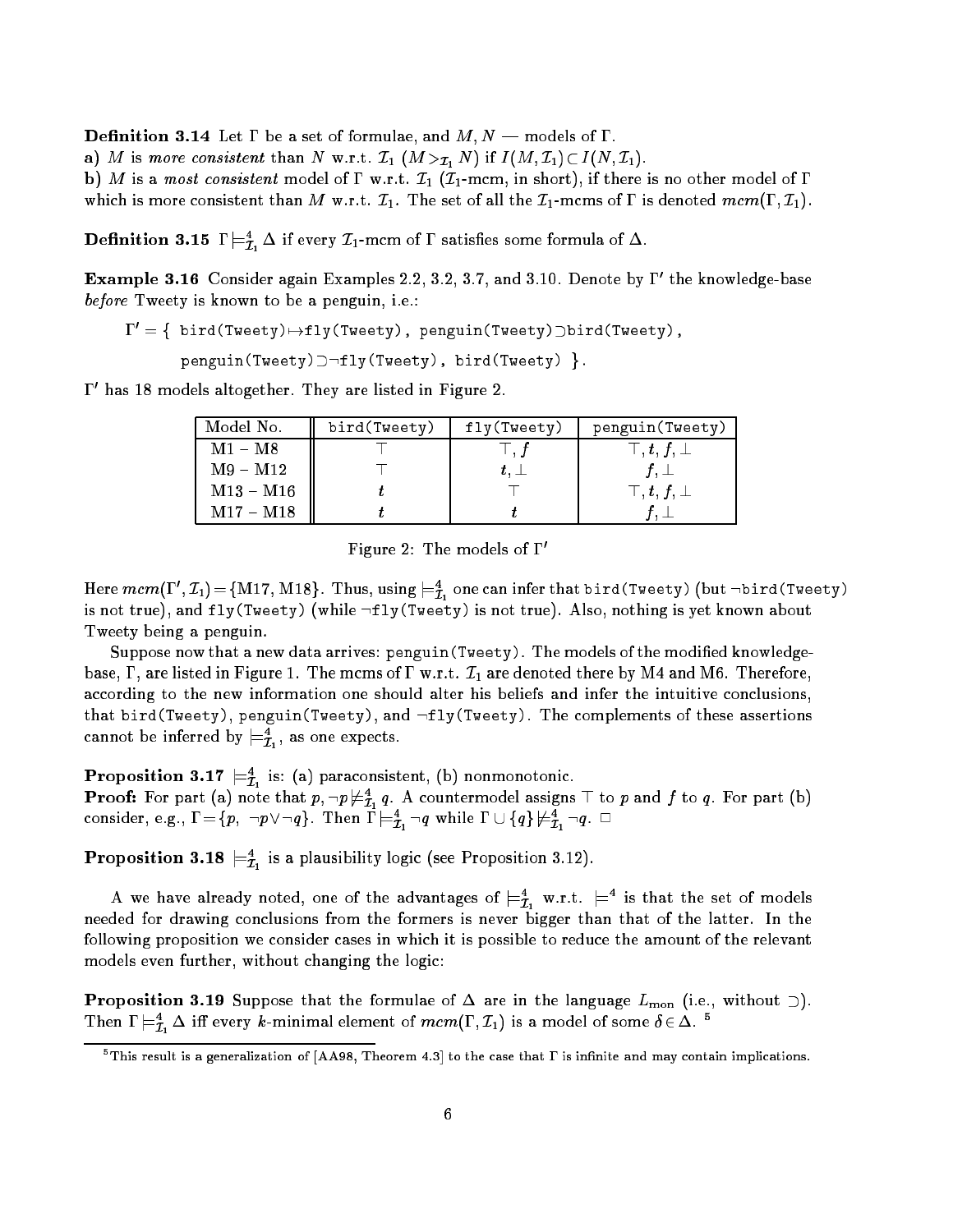Note: Proposition 3.19 is no longer true when  $\supset$  occurs in the conclusions. For a counter-example consider, e.g.,  $\Gamma = \{p, p \vee q\}$ . The k-minimal element of  $mcm(\Gamma, \mathcal{I}_1)$  assigns t to p and  $\perp$  to q, therefore  $q \supseteq q$  is true in it. However,  $p, p \vee q \not\equiv_{\tau} q \supseteq q$ . - 1

we conclude this subsection by comparing  $\equiv \bar{t}_1$  with  $\equiv \bar{t}_1$ , and with the two-valued consequence relation:

Proposition 3.20

a) if  $i \in \Delta$  then  $i \in \mathcal{I}_1$   $\Delta$ .

**b)** If  $I \models_{\vec{k}} \Delta$  then  $I \models_{\vec{\mathcal{I}}_1} \Delta$ , provided that the formulae of  $\Delta$  do not contain  $\Box$ .

c)  $\sqsubset_{\mathcal{I}_{1}}$   $\mathcal{F} \sqsubset$  and  $\sqsubset_{\mathcal{I}_{1}}$   $\mathcal{F} \sqsubset_{k}$ .

**Proof:** Part (a) is immediate from the definition of  $\equiv_{\mathcal{I}_1}$ . Part (b) follows from part (a) and Proposition 3.8. Finally, part (c) follows from Proposition 3.17(b) and its proof, since both  $\equiv^+$  and  $\models_k$  are monotonic w.r.t. the language of  $\{\neg, \vee\}$ .  $\sqcup$ 

**Proposition 3.21** If 1,  $\psi$  are in the classical language  $L_{\text{cl}}$  and  $I \models_{\mathcal{I}_1} \psi$ , then  $\psi$  classically follows from  $\Gamma$ .

In the *monotonic* classical language  $L_{\text{mel}}$  we have a partial converse:

**Proposition 3.22** Let  $\Gamma$  be a classically consistent set in  $L_{\text{mel}}$ . Suppose also that  $\psi$  is a formula in CNF, none of its conjuncts is a tautology. Then  $\psi$  classically follows from  $\iota$  in  $\iota \models_{\mathcal{I}_1} \psi$ .

Proposition 3.22 together with Proposition 3.19 entail that for checking whether a formula in  $L_{\text{mel}}$  classically follows from a consistent set  $\Gamma$ , it is sufficient to perform the following steps: (a) convert the formula to a conjunctive normal form, (b) drop all the conjuncts which are tautologies, and (c) check the remaining formula only w.r.t. the k-minimal  $\mathcal{I}_1$ -mcms of  $\Gamma$ .<sup>7</sup>

## 3.4 A consequence relation for preferring classical assignments

The approach presented in this subsection is similar to that of the previous one. The difference is that this time we prefer definite knowledge to an uncertain one. In particular, the approach taken here prefers classical inferences whenever their use is possible.

Notation 3.23 Let M be a four-valued valuation. Denote  $\mathcal{I}_2 = \{\top, \bot\}$  and let  $I(M, \mathcal{I}_2) = \{p \mid p \text{ is } \bot\}$ atomic and  $M(p) \in \mathcal{I}_2$ .

This time  ${\cal I}_2$  is the set of the nonclassical values of  $FOUR,$  and  $I(M,{\cal I}_2)$  corresponds to the nonclassical assignments of the valuation M.

**Definition 3.24** Let  $\Gamma$  be a set of formulae, and  $M, N$  – models of  $\Gamma$ .

a) M is more consistent than N w.r.t.  $\mathcal{I}_2$   $(M >_{\mathcal{I}_2} N)$  if  $I(M, \mathcal{I}_2) \subset I(N, \mathcal{I}_2)$ .

b) M is a most consistent model of  $\Gamma$  w.r.t.  $\mathcal{I}_2$  ( $\mathcal{I}_2$ -mcm, in short), if there is no other model of  $\Gamma$ which is more consistent than M w.r.t.  $\mathcal{I}_2$ . The  $\mathcal{I}_2$ -mcms of  $\Gamma$  are denoted by  $mcm(\Gamma, \mathcal{I}_2)$ .

<sup>6</sup> Classically, every formulae which is not a tautology is equivalent to some formula of this form.

<sup>.</sup> This process might be useful in case I is a *fixed* theory, but the check should be made for many different potential conclusions. Note that if  $\Gamma$  is consistent than the number of its k-minimal  $\mathcal{I}_1$ -mcms is never greater than the number of its classical models, and is frequently smaller.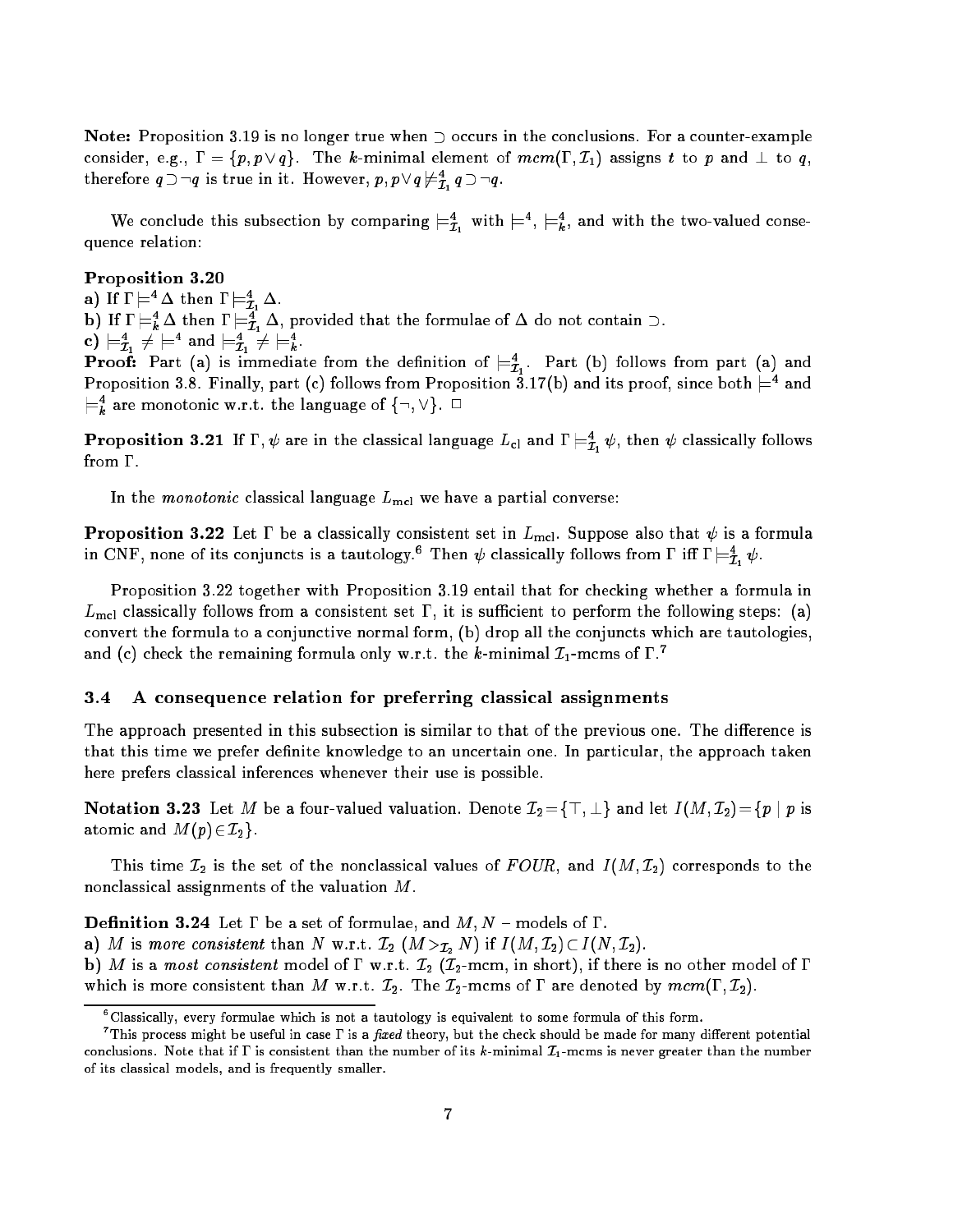**Definition 3.25** I  $\equiv \bar{I}_2 \Delta$  if every  $L_2$ -mcm of 1 satisfies some formula of  $\Delta$ .

**Example 3.26** Consider again Example 3.16 and Figure 2. When taking  $\mathcal{I}_2$  as the set of the "inconsistent" values, M17 — the only classical model — is also the only  $L_2$ -mcm of  $1$  . It follows that according to  $\rightleftarrows_{\tau}$  one can infer that bird(Tweety), fly(Tweety), and  $\neg$ penguin(Tweety). - -The inverse assertions are not true, as expected.

Now, let  $1\equiv 1^{\circ}\cup\{ \text{penguin}(\text{1weety})\}$ . As in the case of  $\models \hat{\mathcal{I}}_1^{}$ ,  $\mathit{mcm}(1^{},\mathcal{I}_2^{})$  consists of the valuations denoted  $M4$  and  $M6$  in Figure 1. The new conclusions are, therefore, bird(Tweety), penguin(Tweety), and  $\lnot fly$ (Tweety). Again, the complements of these assertions cannot be inferred by  $\equiv_{\tau_*}$ , as expected. - -

As in the case of  $\equiv_{\mathcal{I}_1}$  we have the following propositions:

**Proposition 3.2**  $\mathcal{F}_{\bar{\mathcal{I}}_2}$  is: (a) paraconsistent, (b) nonmonotonic.

**Proposition 3.28**  $\equiv \hat{\tau}$  is a plausibility logic (see Proposition 3.12).  $-$ 

## Proposition 3.29

- a) if  $I \models Y \Delta$  then  $I \models \tilde{I}_2 \Delta$ .  ${\tt b)}$  if  ${\tt l}\models_{\bar{k}} \Delta$  then  ${\tt l}\models_{\bar{\mathcal{I}}_2} \Delta$ , provided that the formulae of  $\Delta$  do not contain  $\mathcal{I}.$
- c)  $\sqsubset_{\tau}$   $\tau \sqsubset \sqsubset$  and  $\sqsubset_{\tau}$   $\tau \sqsubset \sqsubset$  . - 2 - 2

As in the case of  $\rightleftharpoons$  , in certain cases it is possible to reduce the amount of models that have to be considered for making conclusions in  $\models^4_{\mathcal{I}_2}$ :

**Proposition 3.30** Suppose that I is *jinite*, and the formulae of  $\Delta$  are in  $L_{\rm mon}$ . Then  $I \models_{\mathcal{I}_2} \Delta$  in each k-minimal element of  $mcm(\Gamma, \mathcal{I}_2)$  satisfies some  $\delta \in \Delta$ .

## Notes:

(1) As in Proposition 3.19, the condition about  $\Delta$  is necessary in Proposition 3.30 as well: Consider, e.g.,  $\Gamma = \{p \supset \neg p, \neg p \supset p\}$ . The k-minimal element of  $mcm(\Gamma, \mathcal{I}_2)$  assigns  $\perp$  to p, and so  $p \supset f$  is true in it. On the other hand, 1  $\mathop{\nvDash} \mathop{\hat{I}}\nolimits_2 p\mathop{\supset} J.$ 

(2) The condition in Proposition 3.30 that  $\Gamma$  should be finite is also necessary: If  $\Gamma$  is not finite, it is not always sufficient to consider only the k-minimal elements of  $mcm(\Gamma, \mathcal{I}_2)$  for inferring  $\mathbf{1} \models_{\mathcal{I}_2} \Delta$ , even if the formulae in  $\Delta$  are all in the language without  $\supset$ . To see that, consider the following infinite set:  $\Gamma = \{p_i \vee \neg p_i \supset p_{i+1} \wedge \neg p_{i+1} \mid i \geq 1\}$ . It is easy to verify that  $mcm(\Gamma, \mathcal{I}_2)$  $\{M_1^*,M_1^*,M_2^*,M_2^*,\ldots\},$  where for every  $j\geq 1,~M_i^*$  assigns  $\perp$  to  $\{p_1,\ldots,p_{j-1}\},$  to  $p_j,$  and  $\perp$ to  $\{p_{j+1}, p_{j+2}, \ldots\}$ .  $M_j^*$  is the same valuation as  $M_j^*$ , except that  $p_j$  is assigned f instead of t. **Therefore I**  $\neq_{\bar{T}_2}^{\bar{T}_2}$  p<sub>1</sub>. On the other hand, mcm(1,  $L_2$ ) has no k-minimal element (since for every  $j\geq 1,\; M^+_{j+1}<_{k}M^+_{j}$  and  $M^+_{j+1}<_{k}M^+_{j}$  ), therefore everything would have followed from this set (in particular  $p_1$ ), had we used only the k-minimal  $\mathcal{I}_2$ -mcms of  $\Gamma$  for drawing conclusions.

(3) In the monotonic classical language,  $\Gamma$  may be infinite:

**Proposition 3.31** Suppose that the formulae of 1 are in  $L_{\text{mel}}$ . Then  $I \models \tilde{\mathcal{I}}_2 \Delta$  in each *k*-minimal element of  $mcm(\Gamma, \mathcal{I}_2)$  satisfies some  $\delta \in \Delta$ .

**Proof:** By Proposition 3.34 below, in this case every  $\mathcal{I}_2$ -mcm of  $\Gamma$  is also k-minimal in  $mcm(\Gamma, \mathcal{I}_2)$ , and so the claim follows.  $\Box$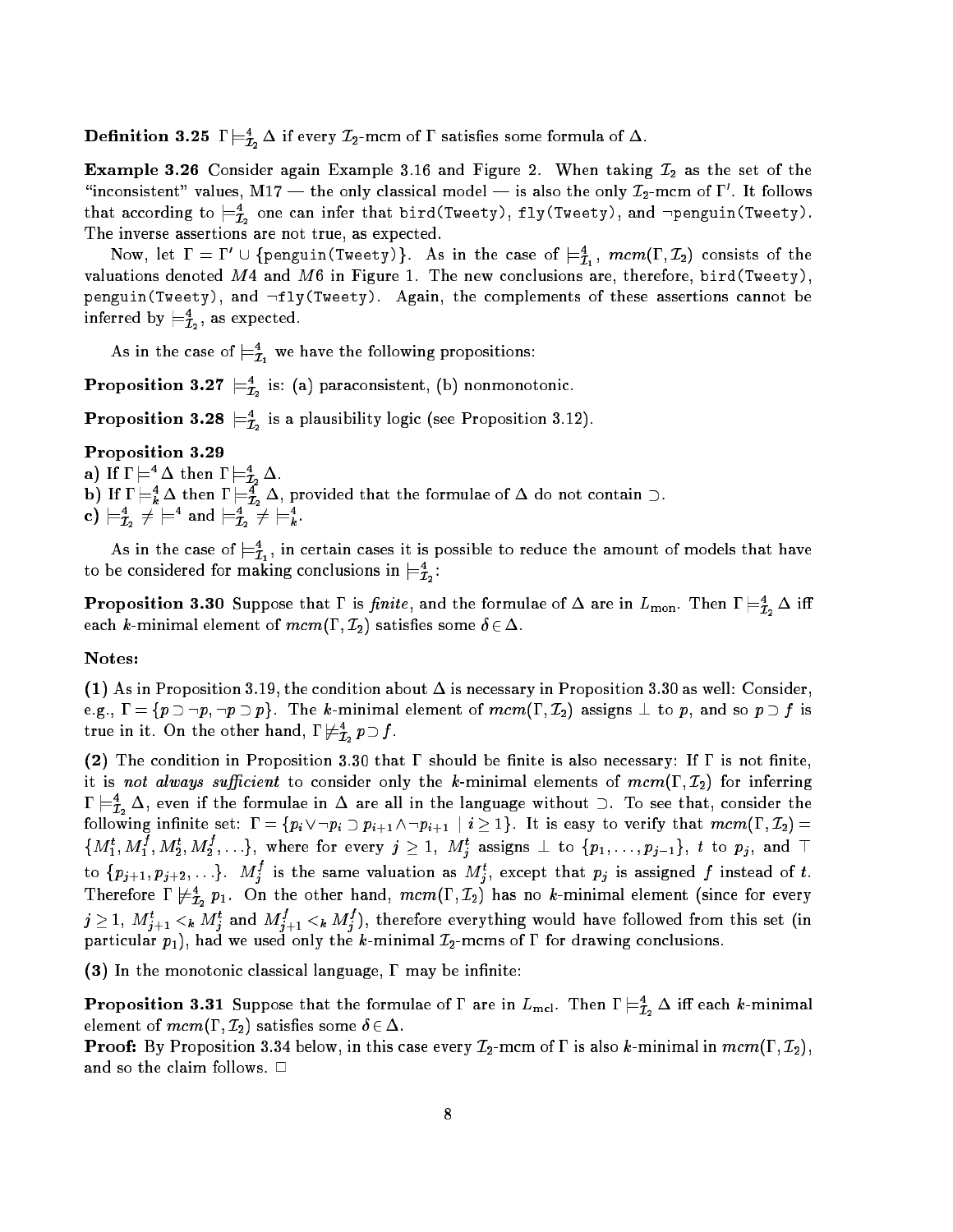we conclude this subsection by comparing  $\equiv_{\bar{\mathcal{I}}_2}$  with the other inference relations considered here:

#### Proposition 3.32

a) if  $I \models \Delta$  then  $I \models \tilde{I}_2 \Delta$ . **b)** If  $I \models_{\vec{k}} \Delta$  then  $I \models_{\vec{\mathcal{I}}_2} \Delta$ , provided that the formulae of  $\Delta$  do not contain  $\Box$ . c)  $\sqsubset_{\mathcal{I}_2} \mathcal{F} \sqsubset \mathcal{I}$  and  $\sqsubset_{\mathcal{I}_2} \mathcal{F} \sqsubset_{k} \mathcal{I}$ . **Proof:** The proof is the same as that of Proposition 3.20, using  $\models$   $\tau$  instead of  $\models$   $\tau$ . - 2 - 1

**Proposition 3.33** Suppose that  $\Gamma$ ,  $\psi$  are in  $L_{cl}$ .

a) If  $\Gamma\models \tilde{\mathcal{I}}_2\Psi,$  then  $\Psi$  classically follows from  $1$  .

b) Suppose that I is classically consistent. Then  $\psi$  classically follows from 1 in  $I \models Z_2 \psi$ .

**Proof:** The proof of part (a) is the same as that Proposition 3.21. Part (b) follows from the fact that if  $\Gamma$  is classically consistent then the set of its classical models is the same as the set of the  $\mathcal{I}_2$ -mcms of  $\Gamma$  in  $FOUR$ .  $\Box$ 

It follows that  $\equiv_{\mathcal{I}_2}$  is a nonmonotonic consequence relation that is equivalent to classical logic on consistent theories, and is nontrivial w.r.t. inconsistent theories.

Another important observation is that relative to the monotonic classical language,  $\mathrel{{\models}}_{\mathcal{I}_2}$  is actually a three valued logic:

**Proposition 3.34** Suppose that the formulae of  $\Gamma$  are in  $L_{\text{mel}}$  and that M is an  $\mathcal{I}_2$ -mcm of  $\Gamma$ . Then there is no formula  $\psi$  s.t.  $M(\psi) = \bot$ .

**Proof:** Since  $\{t, f, \top\}$  is closed under  $\neg, \vee$  and  $\wedge$ , it is sufficient to show the proposition only for atomic formulae. Define a transformation  $g:FOUR \to \{t, f, \top\}$  as follows:  $g(\bot) = t$ ,  $g(b) = b$ otherwise. Obviously, for every atom p,  $g \circ M(p) \geq_k M(p)$ . Since every connective in the language of  $\Gamma$  is k-monotone,  $\forall \gamma \in \Gamma$   $g \circ M(\gamma) \geq_k M(\gamma)$ . Now,  $\mathcal D$  is upward-closed w.r.t.  $\leq_k$ , and so  $\forall \gamma \in \Gamma$  $g\circ M(\gamma)\in\mathcal{D}$ . Thus  $g\circ M$  is also a model of  $\Gamma$ . Since  $g\circ M\geq_{\mathcal{I}_2} M$ , necessarily  $g\circ M=M$ .  $\Box$ 

**F** inally, we compare  $\models \bar{\textbf{\textit{I}}}_1$  and  $\models \bar{\textbf{\textit{I}}}_2$ : In general, neither of these consequence relations is stronger than the other. Consider, for instance,  $\Gamma = \{p \supset \neg p, \neg p \supset p\}$ . The only  $\mathcal{I}_1$ -mcm of  $\Gamma$  assigns  $\perp$  to  $p$ , while this valuation as well as the one in which p is assigned  $\top$  are the  $\mathcal{I}_2$ -mcms of  $\Gamma$ . Therefore,  $\mathbf{1}\models_{\mathcal{I}_1} p\cup q$  while  $\mathbf{1}\not\equiv_{\mathcal{I}_2} p\cup q$ . On the other hand,  $\models_{\mathcal{I}_2} p\vee \neg p$  but  $\not\equiv_{\mathcal{I}_1} p\vee \neg p.$ 

**Proposition 3.35** Suppose that  $\mathcal{A}(1, \psi) = \{p_1, p_2, \ldots\}$ . Then  $1, p_1 \vee \neg p_1, p_2 \vee \neg p_2, \ldots \models_{\mathcal{I}_1} \psi$  in  $\cdots$  ,  $p_1$  v  $\neg p_1, p_2$  v  $\neg p_2, \ldots$   $\leftrightharpoons_{\hat{\mathcal{I}}_2}\psi$  . **Proof:** Denote:  $1 = 1 \cup \{p_1 \vee \neg p_1, p_2 \vee \neg p_2, \dots\}$ . Then mcm(1,  $\bot_1$ ) = mcm(1,  $\bot_2$ ), since each model

**Proposition 3.36** Let  $\Gamma$ ,  $\Delta$ ,  $\psi$  be in  $L_{\text{mel}}$ .

of 1 assigns to the formulae in  $\mathcal{A}(1, \psi)$  values from  $\{t, f, \bot\}$ .

a) ii 1  $\sqsubset_{\bar{\mathcal{I}}_1} \Delta$  then 1  $\sqsubset_{\bar{\mathcal{I}}_2} \Delta$ .

b) if  $\psi$  is a CNF-formula, none of its conjuncts is a tautology, then  $1 \models \bar{\tau}_1 \psi$  in  $1 \models \bar{\tau}_2 \psi$ .

Outline of proof: Part (a) follows from the fact that in  $L_{\text{mel}}$  every  $\mathcal{I}_2$ -mcm of  $\Gamma$  is also an  $\mathcal{I}_1$ -mcm of  $\Gamma$ . For showing part (b) it suffices to show the claim for a disjunction  $\psi$  of literals that does not contain an atomic formula and its negation. So assume that  $1 \not\equiv \tilde{\tau}_1 \psi$ . Then there is an  $L_1$ -mcm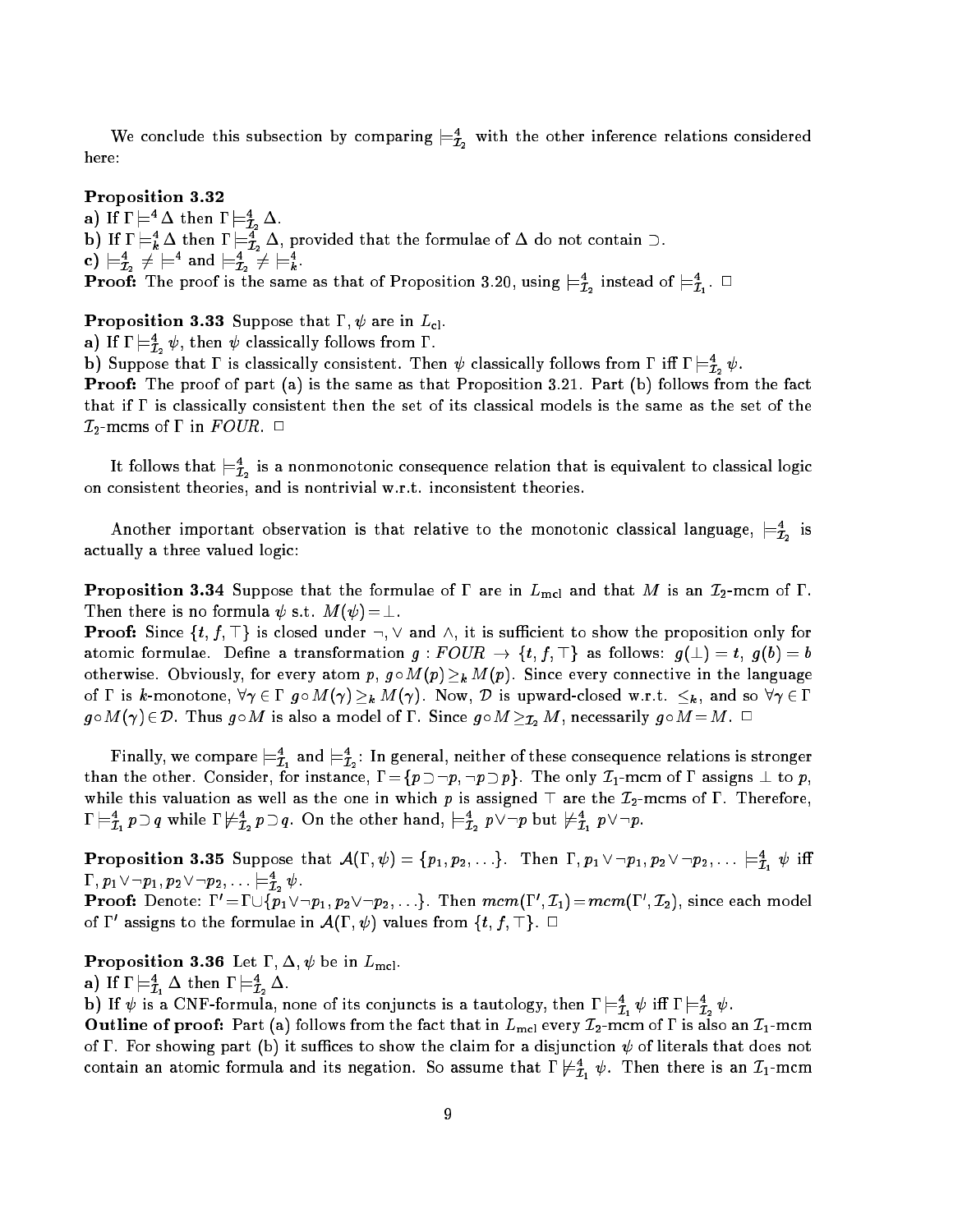M of 1 s.t.  $M(\psi) \not\in \mathcal{D}$ . Consider the valuation M , defined as follows: M  $(p) = t$  if  $M(p) = \bot$  for  $p \notin L(\psi)$ ; M  $(p) = f$  if M(p)  $=$   $\bot$  for  $p \in L(\psi)$ ; and M  $(p) =$  M(p) otherwise. M is an  $L_2$ -mcm of I and  $M$   $(\psi)\notin \nu$ , thus  $1\not\vdash \tilde{{\cal I}}_2\psi$ .  $\Box$ 

**Note:** The converse of part (a) of Proposition 3.36 is not true in general. For instance,  $\models_{\bar{\mathcal{I}}_2}^{\cdot} p \vee \neg p$ while  $\mu_{\tilde{\mathcal{I}}_1}$   $p \vee \neg p$ .

## 3.5 An example: Four-valued diagnosis

The example below demonstrates a usage of the formalisms considered here in a practical problem: Figure 3 depicts a circuit that consists of six components: two and-gates A1 and A2, two xor-gates  $X1$  and  $X2$ , and two or-gates  $O1$  and  $O2$ . It shows also the results of an experiment which was done with this circuit. According to this experiment the circuit is faulty; the values of the output lines of  $X2$  and  $O1$  are not the expected ones. The third output line (that of  $O2$ ) does have the expected value, although one of its inputs is not known. Our goal is to find some minimal set of components the collective failure of which can explain the observed malfunction.



Figure 3: A faulty circuit

A description of this circuit, together with the results of the experiment, is given below. Here, every non-grounded formula represents its set of ground instances. We write  $\psi \leftrightarrow \phi$  instead of  $(\psi \to \phi) \wedge (\phi \to \psi)$ , where  $\psi \to \phi = (\psi \supset \phi) \wedge (\neg \phi \supset \neg \psi)$ . Note that in  $FOUR$ ,  $M(\psi \leftrightarrow \phi) \in D$ iff  $M(\psi) = M(\phi)$ . Also,  $\Box \psi$  abbreviates the formula  $\psi \wedge (\neg \psi \supset f)$ . Its intuitive meaning is that  $\psi$ is absolutely true. Since we know in advance the values of three input wires and of all the output wires, as well as the kind of each gate in the system, we attached this certainty operator  $(\square)$  to the corresponding predicates. The correct behavior of each gate, on the other hand, is only a default assumption. Therefore the predicate ok is not preceded by the  $\Box$ -operator. Note that the resulting knowledge-base is classically inconsistent.

andG(x)  $\land$  ok(x)  $\mapsto$  (out(x)  $\leftrightarrow$  (in1(x)  $\land$  in2(x))),<sup>8</sup>

Execall that  $\mapsto$  denotes the material implication.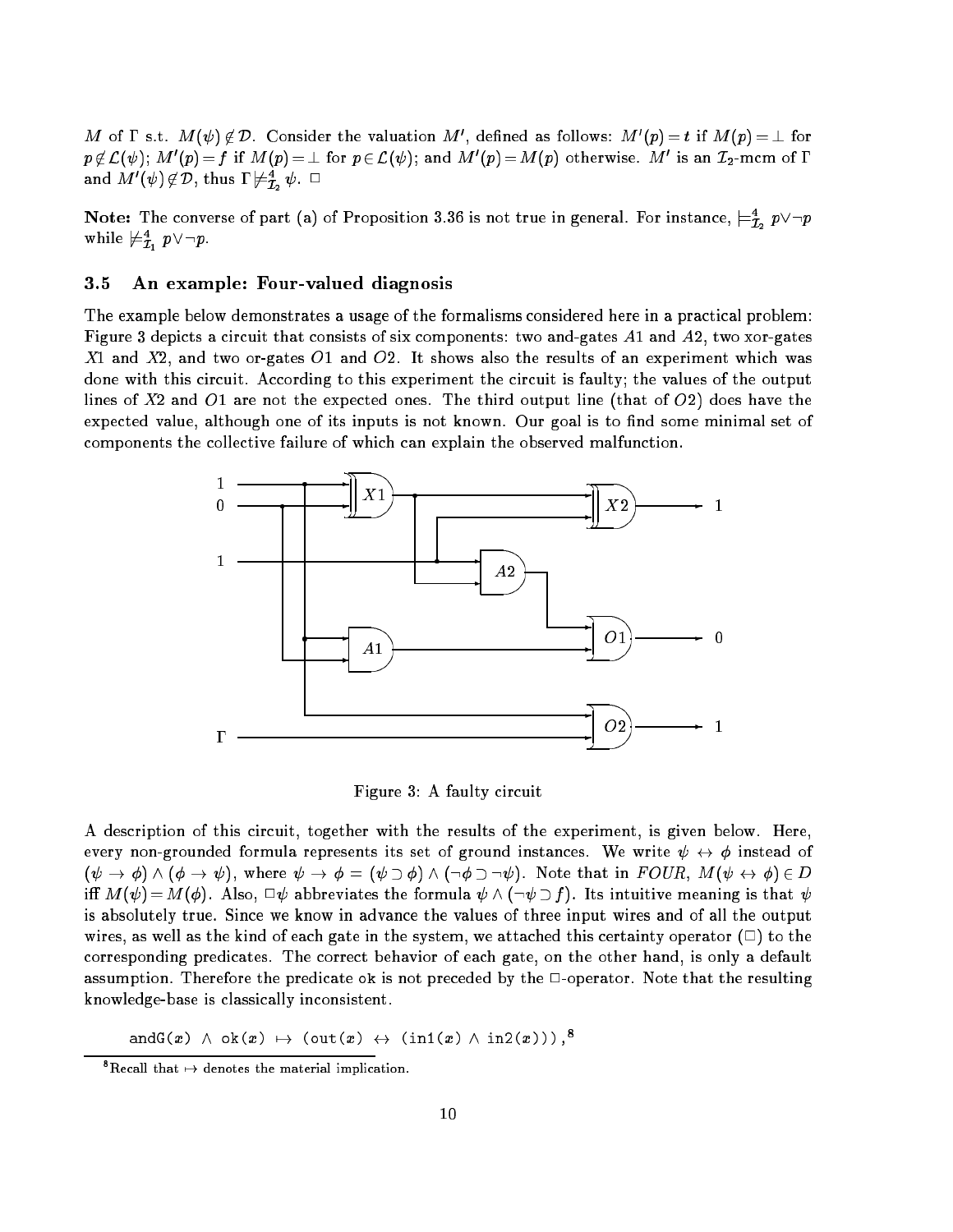```
\mathrm{xorG}(x) \ \wedge \ \mathrm{ok}(x) \ \mapsto \ (\mathrm{out}(x) \ \leftrightarrow \ (\mathrm{in1}(x) \ + \ \mathrm{in2}(x))),<sup>9</sup>
\text{orG}(x) \land \text{ok}(x) \mapsto (\text{out}(x) \leftrightarrow (\text{in1}(x) \lor \text{in2}(x))),\neg(\texttt{andG}(x) \land \texttt{orG}(x)) \land \neg(\texttt{andG}(x) \land \texttt{xorG}(x)) \land \neg(\texttt{xorG}(x) \land \texttt{orG}(x))\text{in1}(X1) \leftrightarrow \text{in1}(A1), \text{in1}(X1) \leftrightarrow \text{in1}(O2), \text{in2}(X1) \leftrightarrow \text{in2}(A1),
\text{in1}(A2) \leftrightarrow \text{in2}(X2), \text{out}(X1) \leftrightarrow \text{in2}(A2), \text{out}(X1) \leftrightarrow \text{in1}(X2),
\texttt{out}(A1) \leftrightarrow \texttt{in2}(O1), \texttt{out}(A2) \leftrightarrow \texttt{in1}(O1),
\BoxandG(A1), \BoxandG(A2), \BoxxorG(X1), \BoxxorG(X2), \BoxorG(O1), \BoxorG(O2),
\Boxin1(X1), \Boxin2(X1), \Boxin1(A2), \Boxout(X2), \Box\Boxout(O1), \Boxout(O2),
ok(A1), ok(A2), ok(X1), ok(X2), ok(O1), ok(O2).
```
Denote the above knowledge-base by  $\Gamma$ . In  $\langle FOUR\rangle$ ,  $\Gamma$  has 232 models, but just three k-minimal ones (which in this case are also the  $\mathcal{I}_1$ -mcms of  $\Gamma$ ). The table of Figure 4 lists these models. We have omitted from it predicates that have the same value in all the models of  $\Gamma$ , and any predicate that always has the same value as some other predicate that already appears in the table.

| Model  | in2 | in1 | in2 | in2 | οk | οk | οk | οk | оk | оk |
|--------|-----|-----|-----|-----|----|----|----|----|----|----|
| No.    | 49  |     |     | າາ  |    | А2 |    | V۹ |    |    |
| M1     |     |     |     |     |    |    |    |    |    |    |
| $M\!2$ |     |     |     |     |    |    |    |    |    |    |
| $M\!3$ |     |     |     |     |    |    |    |    |    |    |

Figure 4: The k-minimal models of  $\Gamma$ 

From the table it follows that:

$$
\Gamma \models^4_k \neg \mathsf{ok}(X1) \lor (\neg \mathsf{ok}(X2) \land \neg \mathsf{ok}(A2)) \lor (\neg \mathsf{ok}(X2) \land \neg \mathsf{ok}(O1))
$$

This exactly corresponds to the diagnoses for the possible causes of the malfunction of a similar (but simpler) circuit in [Re87, Example 2.2], [Gi88, Sections 15,16], and [AA98, Section 6.2].

#### 4Conclusion

In this work we have examined the applicability of the four-valued structure  $FOUR$  to computerized reasoning. After defining a language which is functionally complete for  $FOUR$ , we have considered several consequence relations and examined their main properties. We have seen that these relations have many desirable properties, which are particularly suitable for commonsense reasoning. We have shown that these relations might be used for overcoming some of the drawbacks of classical logic. Finally, we demonstrated the usefulness of the formalisms presented here through a practical example in the area of model-based diagnosis.

The outcome of this paper is, so we believe, a vindication of Belnap's thesis that "the way a computer should think" should be based on the four basic values.

To avoid overloading, we use here  $+$  (rather than  $\oplus$ ) for the xor operation.